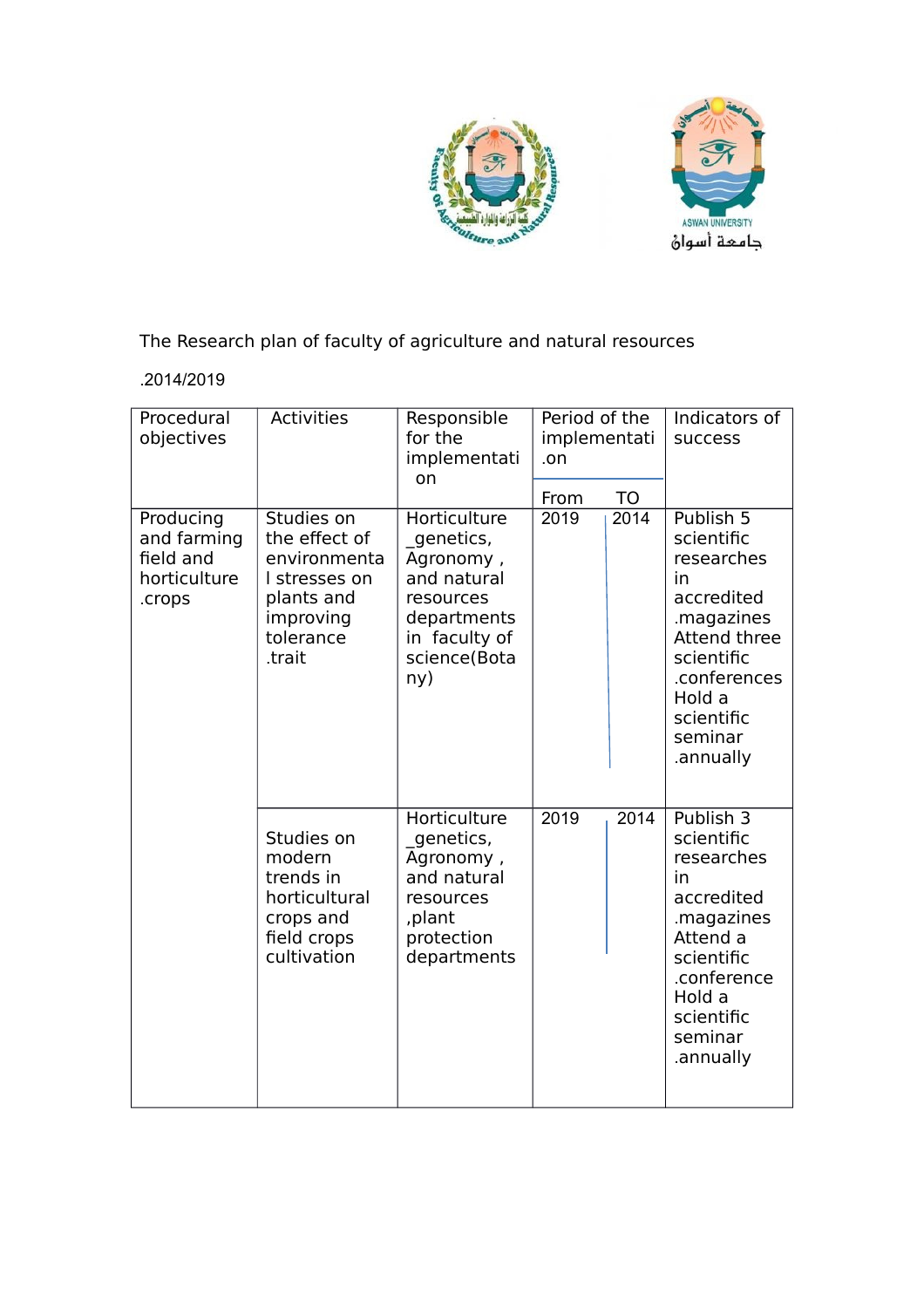| Study on the<br>problems of<br>the main<br>crops<br>production in<br>.Aswan                            | Plant<br>pathology,<br>Horticulture,<br>Agronomy,<br>natural<br>resources,<br>and<br>agricultural<br>economics<br>and<br>extension<br>.departments                    | 2019 | 2014 | Publish a<br>scientific<br>research in<br>accredited<br>.magazine<br>Hold<br>agricultural<br>.convoys                                                     |
|--------------------------------------------------------------------------------------------------------|-----------------------------------------------------------------------------------------------------------------------------------------------------------------------|------|------|-----------------------------------------------------------------------------------------------------------------------------------------------------------|
| Studies on<br>medicinal and<br>aromatic<br>.plants                                                     | Horticulture,<br>Genetics,<br>agricultural<br>microbiology,<br>and plant<br>pathology<br>.departments<br>Faculty of<br>.pharmacy<br>Faculty of<br>science(Bota<br>ny) | 2019 | 2014 | Publish 3<br>scientific<br>researches<br>in<br>accredited<br>.magazines<br>Conduct a<br>scientific<br>.symposium<br>Attend a<br>scientific<br>.conference |
| Using<br>nontraditional<br>methods to<br>improve the<br>productivity<br>and quality of<br>field crops. | Agronomy<br>.department                                                                                                                                               | 2019 | 2014 | Publish a<br>scientific<br>research in<br>accredited<br>.magazine                                                                                         |
| Producing<br>new cultivars<br>to obtain new<br>nontraditional<br>.products                             | Agronomy<br>.department                                                                                                                                               | 2019 | 2014 | Publish a<br>scientific<br>research in<br>accredited<br>.magazine                                                                                         |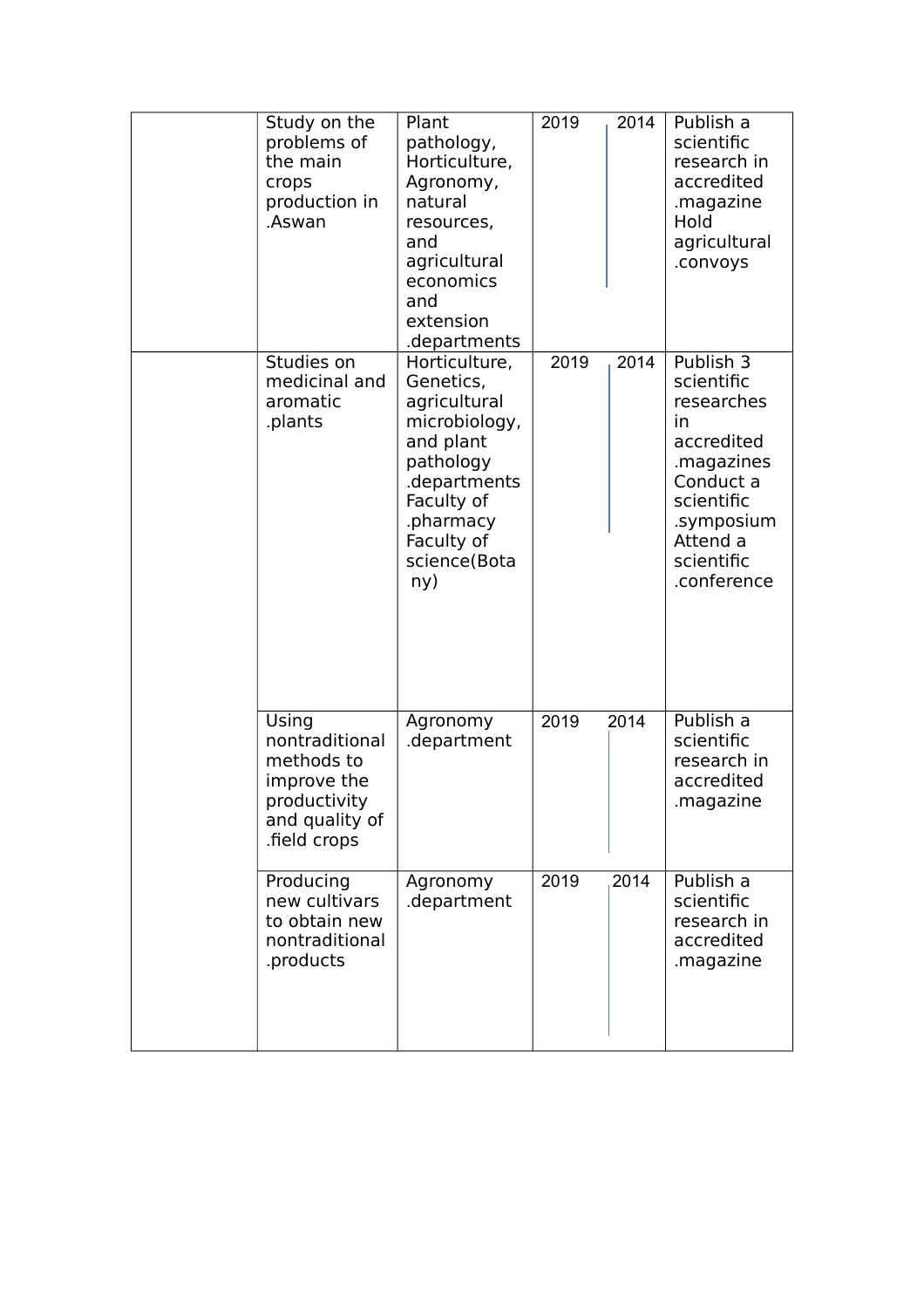| Studying the<br>best<br>treatments to<br>decrease the<br>agricultural<br>economic<br>.costs | Agronomy<br>.department                                                                                 | 2019 | 2014 | Publish a<br>scientific<br>research in<br>accredited<br>.magazine<br>Hold an<br>agricultural<br>.convoy    |
|---------------------------------------------------------------------------------------------|---------------------------------------------------------------------------------------------------------|------|------|------------------------------------------------------------------------------------------------------------|
| Evaluation of<br>fruits cultivars<br>under Egypt<br>.condition                              | Horticulture<br>.department                                                                             | 2019 | 2014 | Publish a<br>scientific<br>research in<br>accredited<br>.magazine<br>Hold an<br>agricultural<br>.convoy    |
| Studies on<br>non-<br>traditional<br>plant such as<br>Jojoba,<br>Jatropa,<br>Moringa. Etc.  | Horticulture<br>.department                                                                             | 2019 | 2014 | Publish a<br>scientific<br>research in<br>accredited<br>.magazine<br>Conduct a<br>scientific<br>.symposium |
| Maintaining<br>the genetic<br>origins of rare<br>.plants                                    | Horticulture<br>.department                                                                             | 2019 | 2014 | Establish<br>botanical<br>.garden                                                                          |
| Ecological<br>studies on<br>natural<br>reserves                                             | Horticulture,<br>Genetics,<br>natural<br>resources<br>departments.<br>Faculty of<br>science(bota<br>ny) | 2019 | 2014 | Publish a<br>scientific<br>research                                                                        |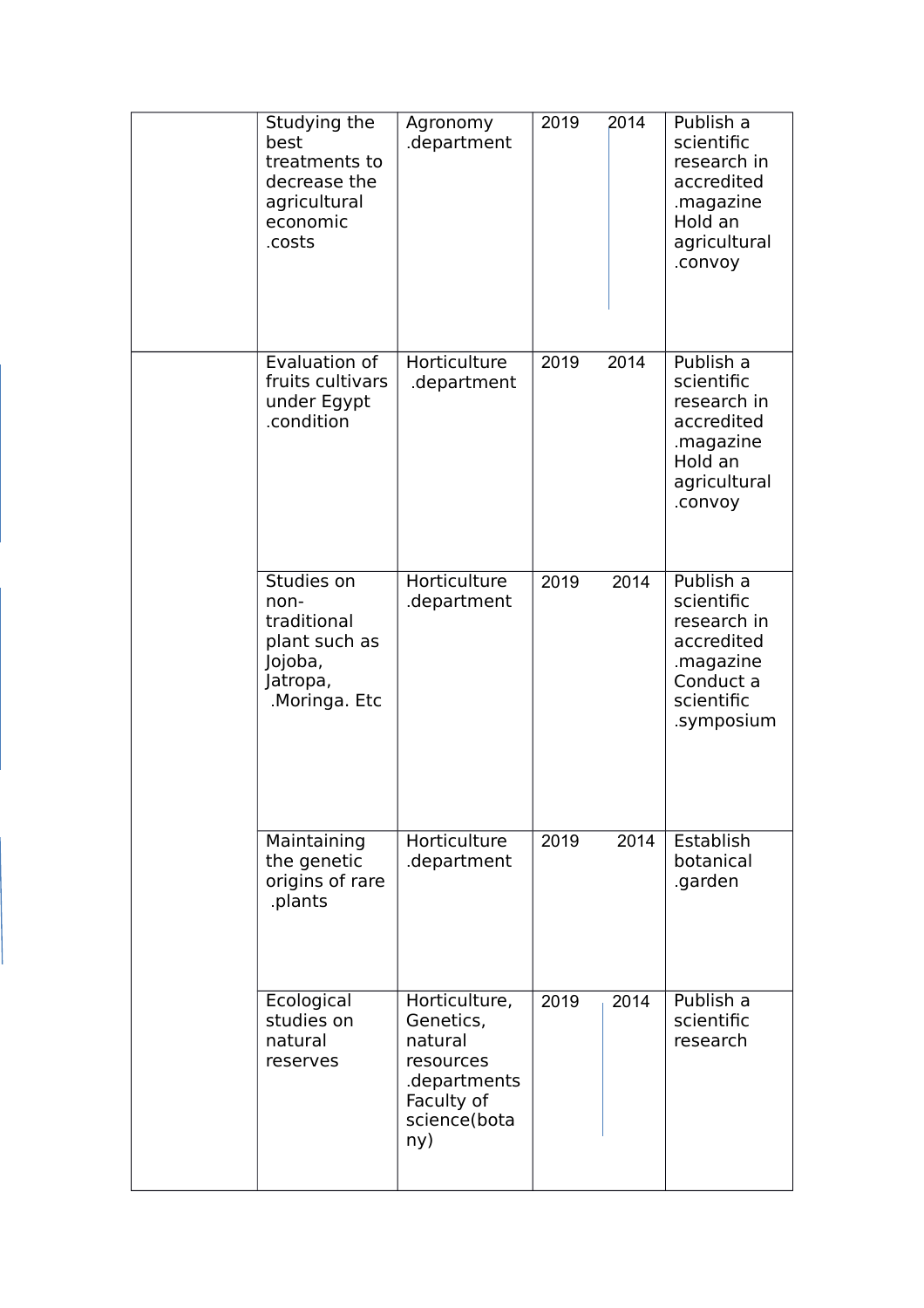| Animal,<br>husbandry<br>and fish<br>.production | Studies on<br>effect season<br>and<br>environmenta<br>I conditions<br>on hormonal<br>changes,<br>production<br>and<br>reproduction<br>performance<br>of farm<br>.animals       | Animal<br>production<br>department                                                     | 2019 | 2014  | Publish a<br>scientific<br>research in<br>accredited<br>.magazine                                        |
|-------------------------------------------------|--------------------------------------------------------------------------------------------------------------------------------------------------------------------------------|----------------------------------------------------------------------------------------|------|-------|----------------------------------------------------------------------------------------------------------|
|                                                 | Study on the<br>reproductive<br>and<br>productivity<br>performance<br>of Egyptian<br>cows and<br>buffalos<br>under the<br>traditional<br>care<br>conditions in<br>.south Egypt | Animal<br>production<br>.department                                                    | 2019 | 2014  | Publish a<br>scientific<br>research in<br>accredited<br>.magazine                                        |
|                                                 | Studies on<br>food<br>processing<br>problems in<br>the area and<br>ways to solve<br>.them                                                                                      | Food<br>sciences<br>.department                                                        | 2019 | 2014  | Publish a<br>scientific<br>research in<br>accredited<br>.magazine                                        |
| Land<br>reclamation<br>and<br>.cultivation      | Studies on<br>phyto-<br>remediation<br>for solving<br>soil problems.                                                                                                           | Horticulture,<br>Genetics,<br>natural<br>resources<br>.departments                     | 2019 | ,2014 | Publish a<br>scientific<br>research in<br>accredited<br>.magazine<br>Conduct a<br>scientific<br>.seminar |
|                                                 | Studies on<br>the pollution<br>of soil, water,<br>and<br>.environment                                                                                                          | Agricultural<br>microbiology,<br>Genetics, and<br>natural<br>resources<br>.departments | 2019 | 2014  | Publish a<br>scientific<br>research in<br>accredited<br>.magazine<br>Conduct a<br>scientific<br>.seminar |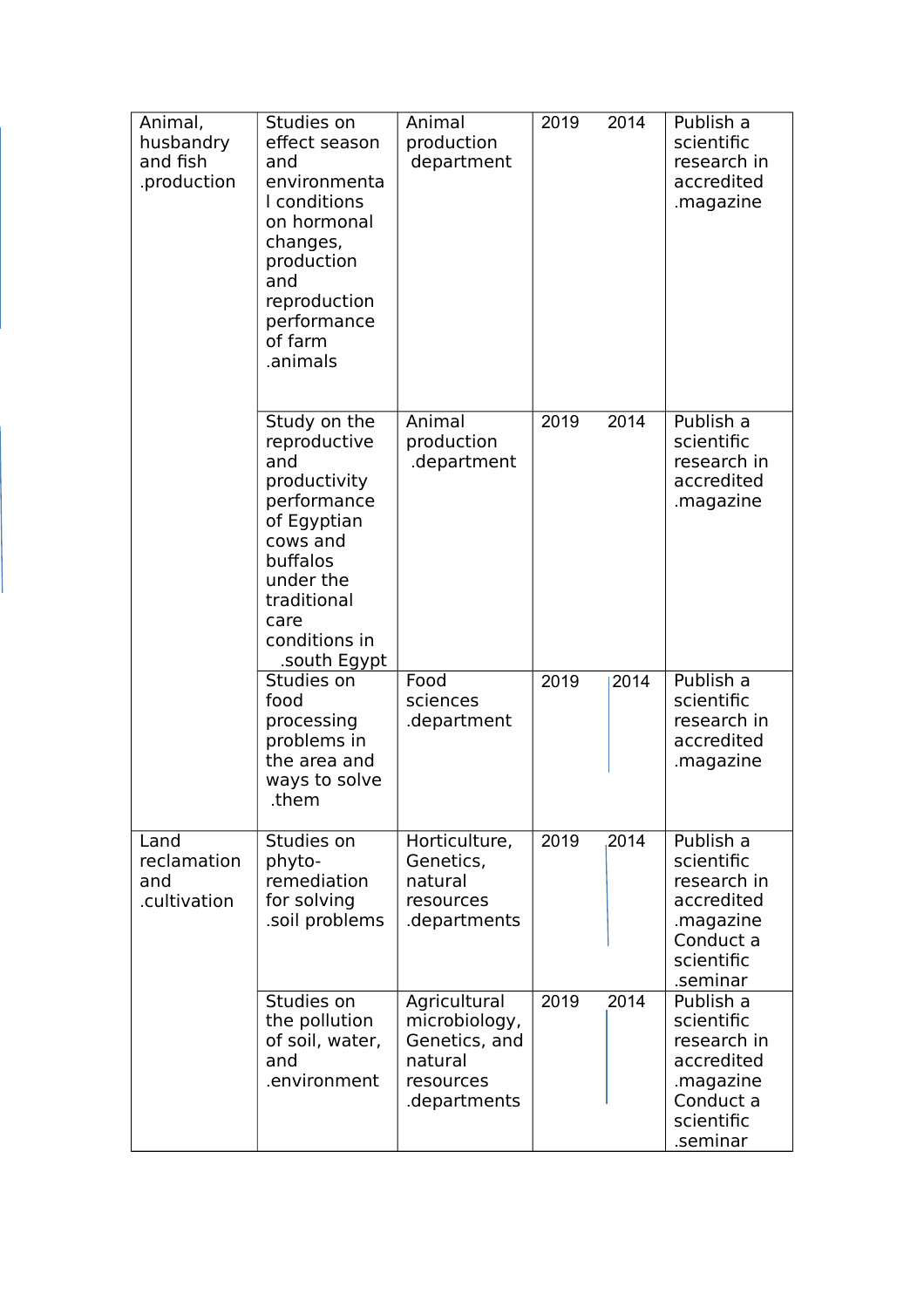| Introducing<br>new vital<br>systems for<br>desert<br>cultivation<br>depending on<br><b>IPM and IFM</b><br>.concepts | Agricultural<br>microbiology,<br>natural<br>resources<br>.departments     | 2019 | 2014 | Publish a<br>scientific<br>research in<br>accredited<br>.magazine<br>Attend a<br>scientific<br>.conference |
|---------------------------------------------------------------------------------------------------------------------|---------------------------------------------------------------------------|------|------|------------------------------------------------------------------------------------------------------------|
| Applications<br>of GIS and<br>remote<br>sensing<br>systems on<br>soil, water,<br>and<br>.environment                | Natural<br>resources<br>.department                                       | 2019 | 2014 | Publish a<br>scientific<br>research in<br>accredited<br>.magazine<br>Conduct a<br>scientific<br>.seminar   |
| Studies on<br>modern<br>systems of<br>irrigation and<br>fertilization to<br>improve<br>usage<br>.efficiency         | Horticulture,<br>Agronomy,<br>natural<br>resources<br>.departments        | 2019 | 2014 | Publish a<br>scientific<br>research in<br>accredited<br>.magazine<br>Hold an<br>agricultural<br>.convoy    |
| Studies on<br>reclamation<br>and<br>cultivation of<br>desert                                                        | Horticulture,<br>Agronomy,<br>natural<br>resources<br>departments         | 2019 | 2014 | Publish a<br>scientific<br>research in<br>accredited<br>magazine.<br>Conduct a<br>scientific<br>.symposium |
| Pedology and<br>morphology<br>studies on the<br>western<br>desert of<br>Aswan<br>.governorate                       | Natural<br>resources<br>.department<br>Faculty of<br>science(Geol<br>ogy) | 2019 | 2014 | Publish a<br>scientific<br>research in<br>accredited<br>.magazine<br>Attend a<br>scientific<br>.conference |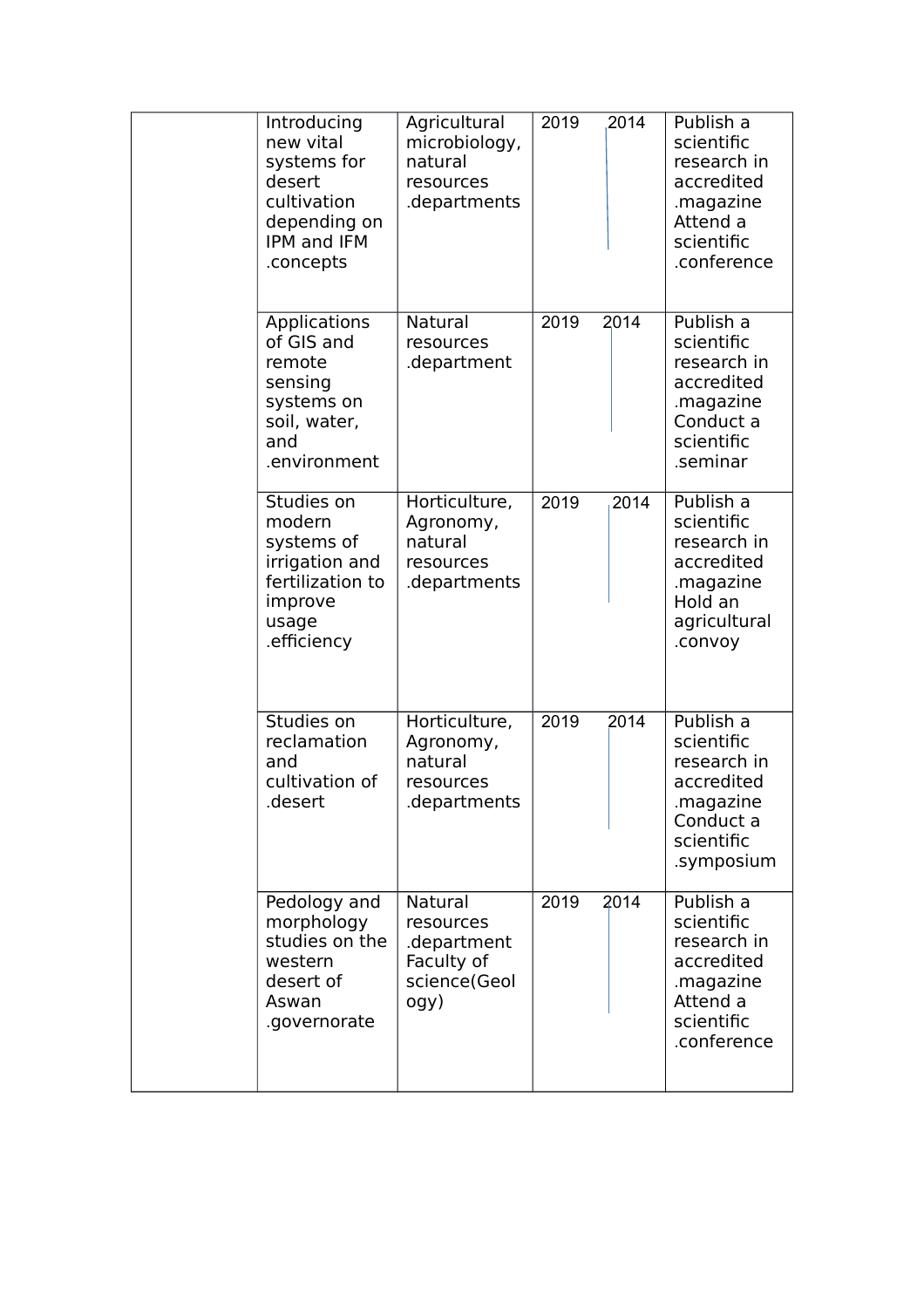| <b>Natural</b><br>resources<br>and water | Remediation<br>and reusing<br>waste water<br>for irrigation<br>such as<br>sewage and<br>industry and<br>agriculture<br>drainage<br>.water                            | Natural<br>resources,<br>Agricultural<br>microbiology,<br>Horticulture,<br>and Genetics<br>departments.             | 2019 | 2014 | Publish 3<br>scientific<br>researches<br>in.<br>accredited<br>.magazines<br>Attend a<br>scientific<br>.conference<br>Conduct<br>annual<br>scientific<br>.seminar        |
|------------------------------------------|----------------------------------------------------------------------------------------------------------------------------------------------------------------------|---------------------------------------------------------------------------------------------------------------------|------|------|-------------------------------------------------------------------------------------------------------------------------------------------------------------------------|
|                                          | Studies on<br>organic, bio-<br>fertilizers, and<br>reusing<br>agricultural<br>residues for<br>improving<br>crops quality<br>and<br>environment<br>.preservation      | Agricultural<br>microbiology,<br>Natural<br>resources,<br>Horticulture,<br>Agronomy<br>and Genetics<br>.departments | 2019 | 2014 | Publish 2<br>scientific<br>researches<br><i>in</i><br>accredited<br>.magazines<br>Attend 2<br>scientific<br>.conferences<br>Conduct<br>annual<br>scientific<br>.seminar |
|                                          | Studies on<br>biofuel<br>production<br>from<br>agricultural<br>.residues                                                                                             | Natural<br>resources,<br>Agricultural<br>microbiology<br>departments.<br>Faculty of<br>energy<br>.engineering       | 2019 | 2014 | Publish a<br>scientific<br>research in<br>accredited<br>.magazine                                                                                                       |
| Bio<br>technology                        | Mechanisms<br>of regulation<br>and function<br>of histone<br>methylations<br>in plant<br>growth and<br>development<br>in response to<br>environmenta<br>.I changings | Genetics<br>department                                                                                              | 2019 | 2014 | Publish a<br>scientific<br>research in<br>accredited<br>.magazine                                                                                                       |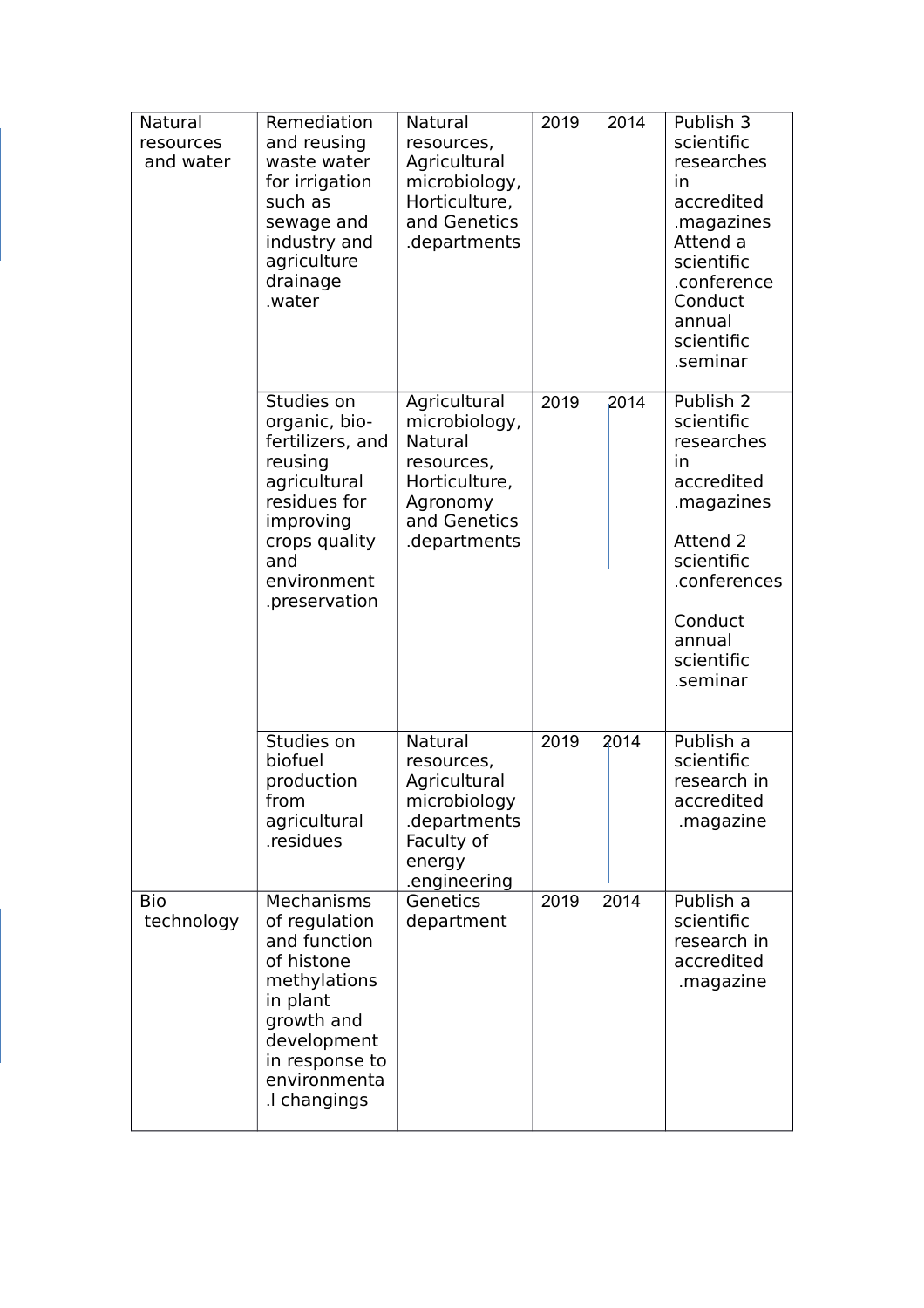|                     | Genetic<br>studies and<br>genetic<br>fingerprinting<br>of the local<br>environment<br>microorganis<br>.ms                             | Genetics<br>.department<br>Faculty of<br>.medicine<br>Faculty of<br>veterinary<br>.medicine                                                                 | 2019<br>2014 | Publish a<br>scientific<br>research in<br>accredited<br>.magazine<br>Attend a<br>scientific<br>conference<br>Conduct<br>annual<br>scientific<br>.seminar |
|---------------------|---------------------------------------------------------------------------------------------------------------------------------------|-------------------------------------------------------------------------------------------------------------------------------------------------------------|--------------|----------------------------------------------------------------------------------------------------------------------------------------------------------|
|                     | Animal<br>genetic<br>improvement<br>for some<br>economic<br>characterizati<br>.ons                                                    | <b>Genetics</b><br>.department<br>Animal<br>production<br>.department<br>Faculty of<br>veterinary<br>.medicine<br>Directorate<br>of veterinary<br>.medicine | 2019<br>2014 | Publish 2<br>scientific<br>researches<br>in.<br>accredited<br>.magazines<br>Conduct a<br>scientific<br>.symposium                                        |
| Plant<br>protection | Studies on<br>using modern<br>techniques in<br>pest control<br>such as<br>biological<br>pesticides<br>and using<br>pheromones,<br>etc | Plant<br>protection<br>department                                                                                                                           | 2019<br>2014 | Publish a<br>scientific<br>.research<br>Conduct a<br>scientific<br>.symposium                                                                            |
|                     | Studies on<br>using modern<br>techniques in<br>pest and<br>diseases<br>.control                                                       | Plant<br>protection<br>.department<br>Plant<br>pathology<br>.department                                                                                     | 2019<br>2014 | Publish a<br>scientific<br>research in<br>accredited<br>.magazine                                                                                        |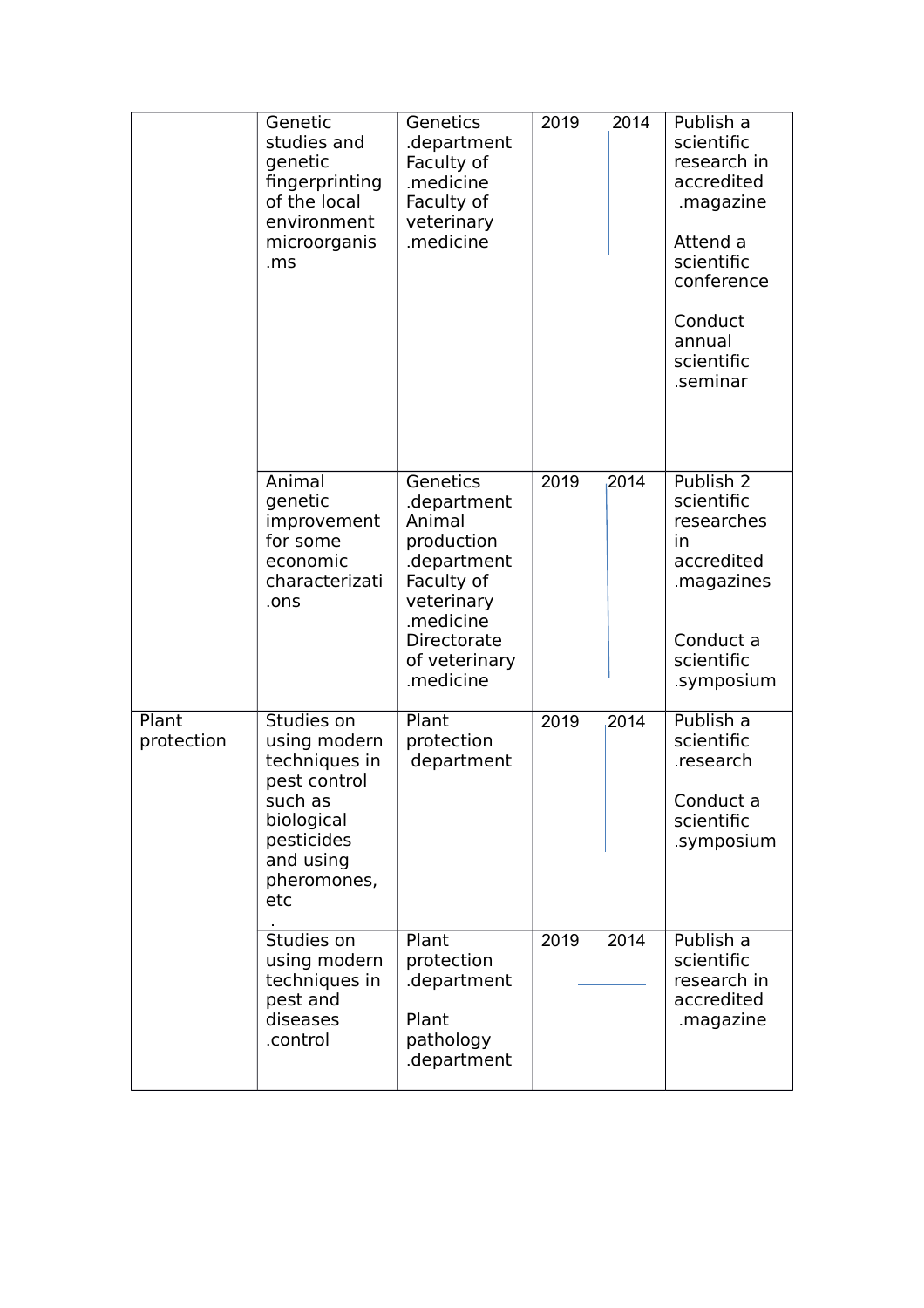|                    | Elaborate the<br>overall<br>strategies of<br>pest control<br>which cause<br>serious<br>damage on<br>the Egyptian<br>.economy                    | Plant<br>protection<br>.department | 2019 | 2014 | Publish a<br>scientific<br>.research<br>Conduct a<br>scientific<br>symposium |
|--------------------|-------------------------------------------------------------------------------------------------------------------------------------------------|------------------------------------|------|------|------------------------------------------------------------------------------|
|                    | Survey,<br>defining, and<br>classifying of<br>the main<br>pests in the<br>.region                                                               | Plant<br>protection<br>.department | 2019 | 2014 | Publish a<br>scientific<br>research in<br>accredited<br>.magazine            |
|                    | Using<br>integrated<br>pest control<br>to achieve the<br>best and<br>easiest<br>applications<br>of resisting<br>palm's<br>diseases and<br>.pets | Plant<br>protection<br>.department | 2019 | 2014 | Publish a<br>scientific<br>.research<br>Conduct a<br>scientific<br>symposium |
|                    |                                                                                                                                                 |                                    |      |      |                                                                              |
| Food<br>processing | Studies on<br>using modern<br>techniques in<br>developing<br>fishing<br>industry and<br>benefiting<br>from the<br>effluent of<br>.fish          | Food<br>sciences<br>.department    | 2019 | 2014 | Publish a<br>scientific<br>.research<br>Conduct a<br>scientific<br>symposium |
|                    | Studies on<br>meat<br>substitute<br>and its<br>.products                                                                                        | Food<br>sciences<br>.department    | 2019 | 2014 | Publish a<br>scientific<br>research in<br>accredited<br>.magazine            |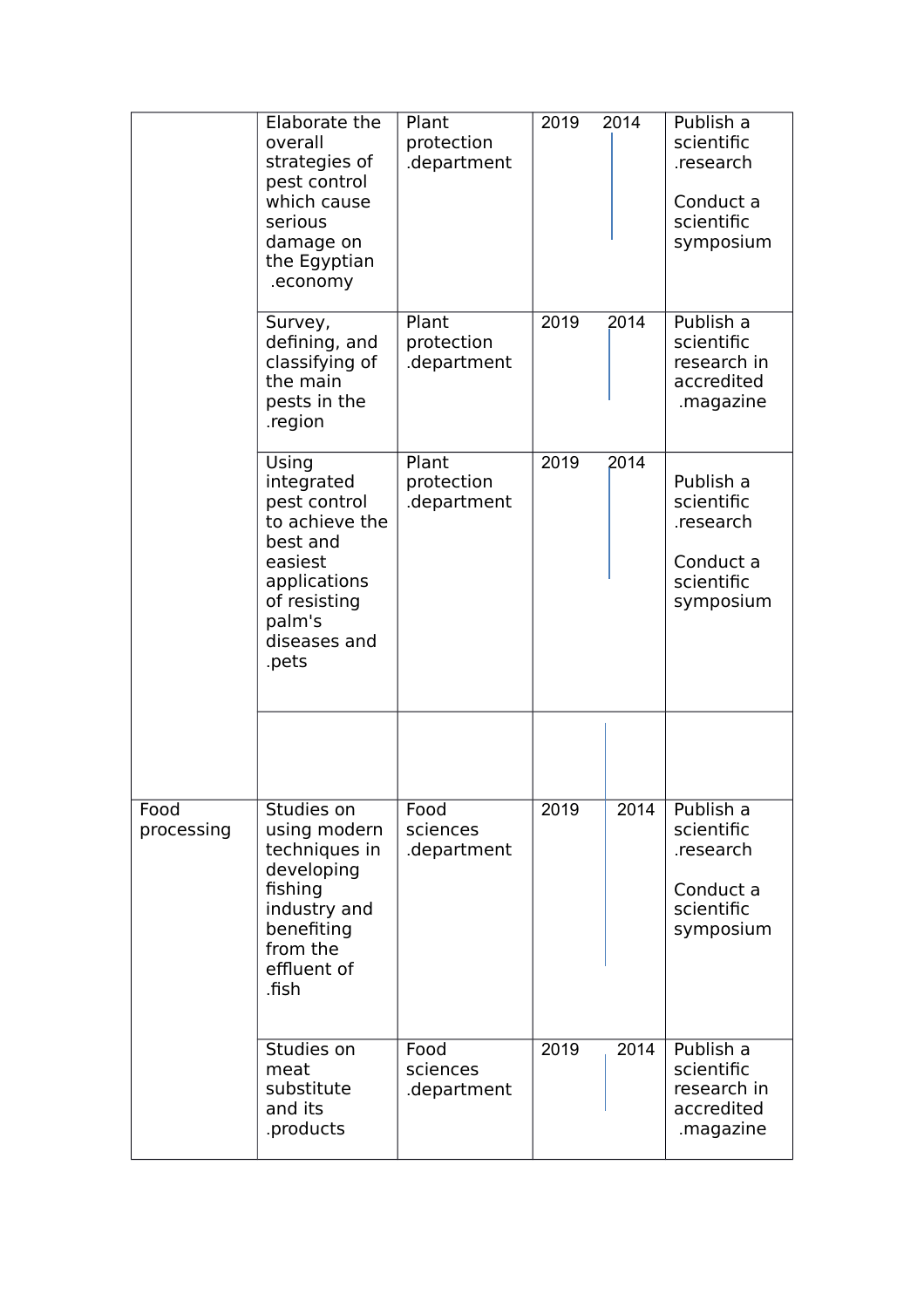| Agricultural<br>engineering | Design and<br>develop<br>engineering<br>circulation<br>units for<br>agricultural<br>residues, and<br>developing<br>the<br>agricultural<br>.institutions                    | Agricultural<br>engineering,<br><b>Natural</b><br>resources,<br>and<br>Horticulture<br>.departments | 2019 | 2014 | Publish a<br>scientific<br>.research<br>Conduct a<br>scientific<br>symposium |
|-----------------------------|----------------------------------------------------------------------------------------------------------------------------------------------------------------------------|-----------------------------------------------------------------------------------------------------|------|------|------------------------------------------------------------------------------|
|                             | Upgrade the<br>agricultural<br>institutions<br>and control<br>.systems                                                                                                     | Agricultural<br>engineering,<br>and<br>Horticulture<br>departments                                  | 2019 | 2014 | Publish a<br>scientific<br>research in<br>accredited<br>.magazine            |
|                             | Using new<br>energy and<br>renewable<br>energy<br>resources in<br>food<br>processing<br>engineering,<br>water<br>treatment<br>and<br>agricultural<br>residues<br>.projects | Agricultural<br>,engineering<br>Food<br>.sciences<br>Natural<br>resources<br>.departments           | 2019 | 2014 | Publish a<br>scientific<br>research in<br>accredited<br>.magazine            |
|                             | Waste<br>recycling in<br>an industrial<br>.way                                                                                                                             | Agricultural<br>,engineering<br>Natural<br>resources<br>departments                                 | 2019 | 2014 | Publish a<br>scientific<br>research in<br>accredited<br>.magazine            |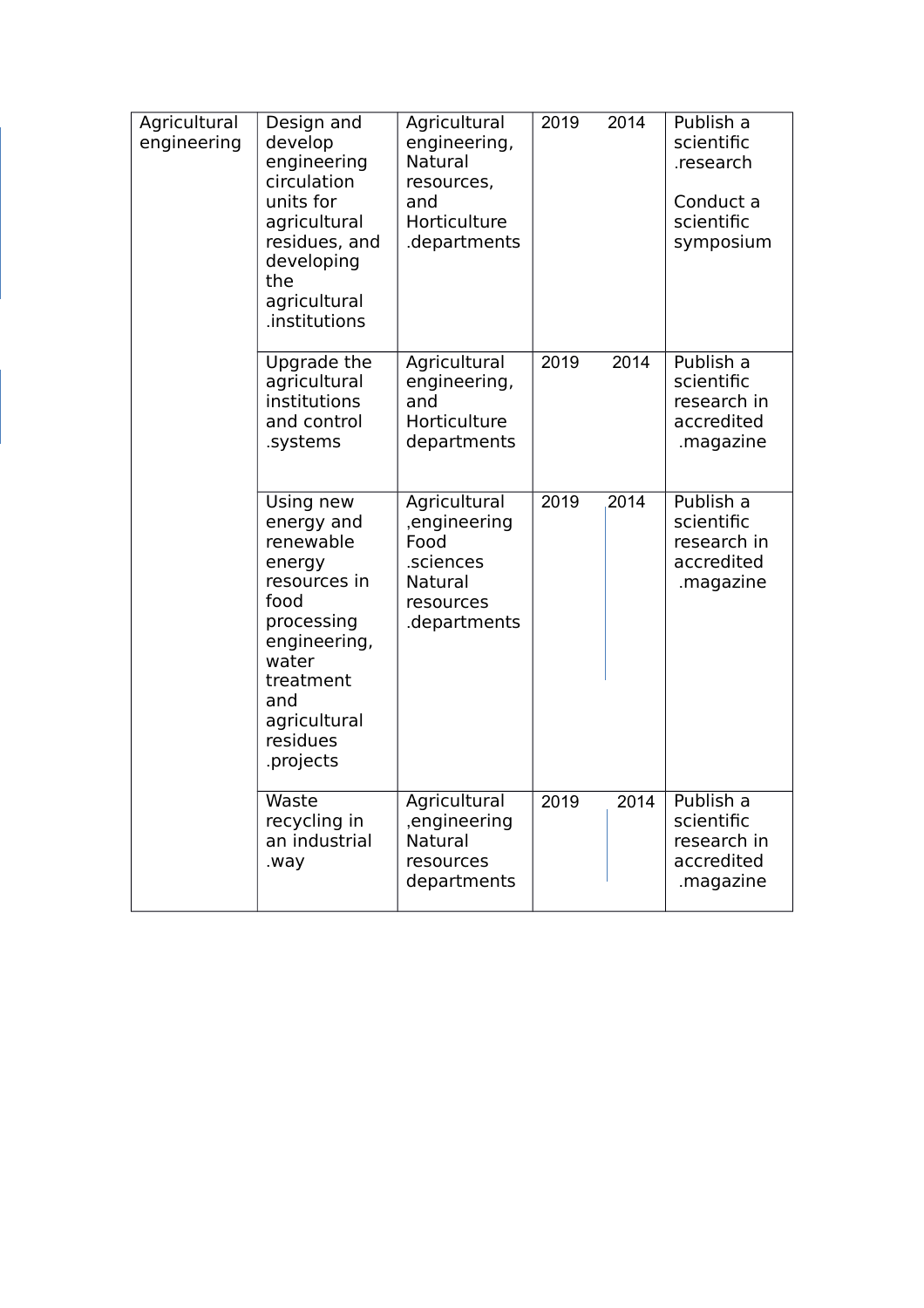| Rural<br>community<br>and<br>agricultural<br>extension | Proliferation<br>of the<br>developed<br>agricultural<br>methods in<br>the various<br>plant, animal,<br>husbandry<br>and fish<br>production<br>among the<br>farmers of old<br>areas in<br>.Aswan | Agricultural<br>economics<br>and<br>extension,<br>Agronomy,<br>Horticulture,<br>and animal<br>production<br>departments. | 2019 | 2014 | Publish a<br>scientific<br>research in<br>accredited<br>.magazine<br>Conduct<br>agricultural<br>.convoy<br>Hold a<br>scientific<br>.symposium |
|--------------------------------------------------------|-------------------------------------------------------------------------------------------------------------------------------------------------------------------------------------------------|--------------------------------------------------------------------------------------------------------------------------|------|------|-----------------------------------------------------------------------------------------------------------------------------------------------|
|                                                        | Set the<br>extension<br>work<br>programs in<br>the various<br>fields of<br>agricultural<br>production<br>and<br>improving the<br>rural<br>environmenta<br>.l resources                          | Agricultural<br>economics<br>and<br>extension<br>.department                                                             | 2019 | 2014 | Publish a<br>scientific<br>research in<br>accredited<br>.magazine                                                                             |
|                                                        | <b>Build training</b><br>programs to<br>improve the<br>human<br>resources<br>capacities in<br>the<br>agricultural<br>.sector                                                                    | Agricultural<br>economics<br>and<br>extension<br>.department                                                             | 2019 | 2014 | Publish a<br>scientific<br>research in<br>accredited<br>.magazine                                                                             |
|                                                        | Developing<br>Agricultural<br>extension<br>organizations<br>corresponding<br>with the<br>circumstance<br>s of the new<br>land areas in<br>.Aswan                                                | Agricultural<br>economics<br>and<br>extension<br>.department                                                             | 2019 | 2014 | Publish a<br>scientific<br>research in<br>accredited<br>.magazine<br>Hold a<br>scientific<br>.symposium                                       |